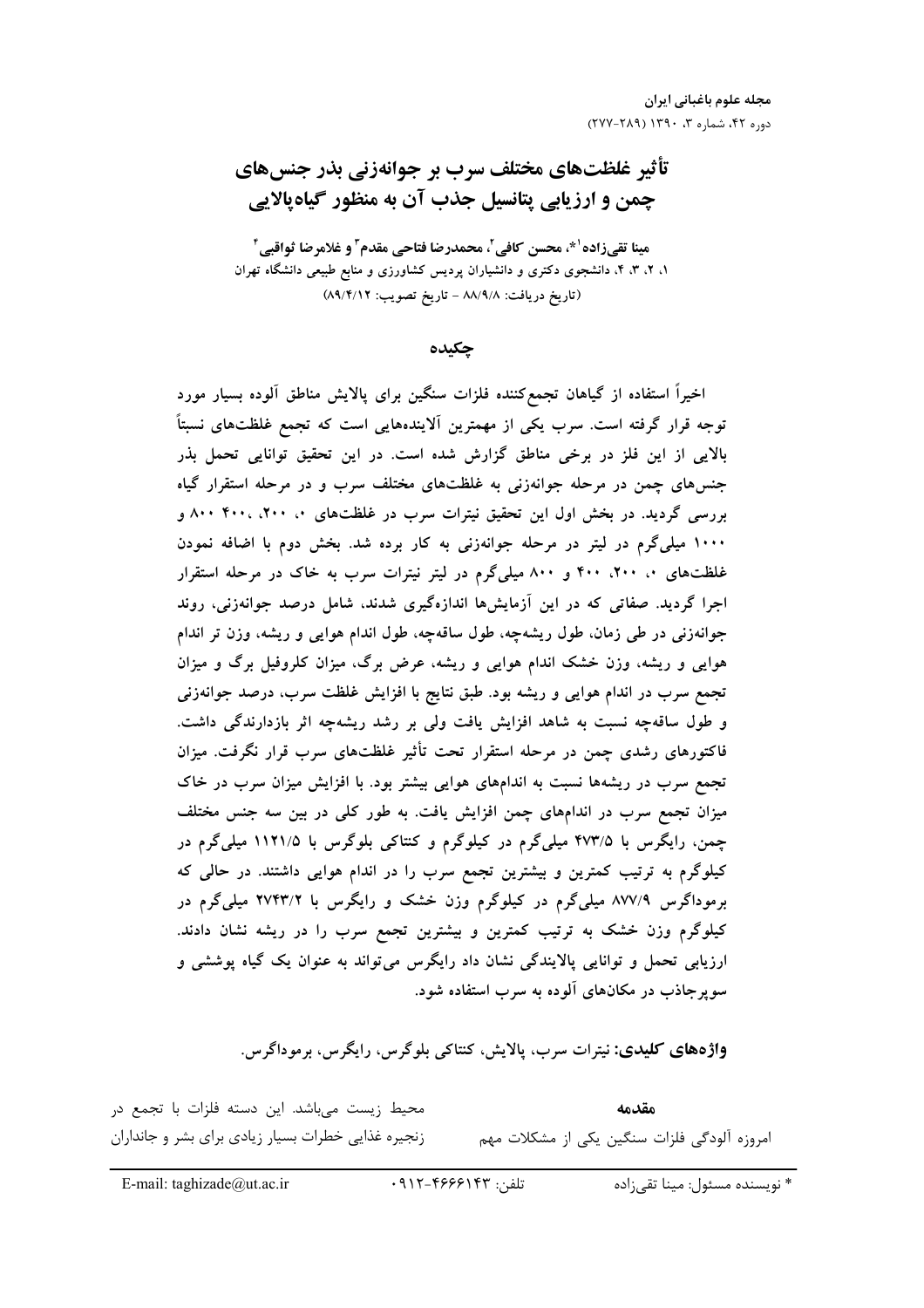دارند (Alloway, 1990). در بین فلزات سنگین، سرب (Pb) یکی از مهمترین آلایندهها است که با ورود به محیط زیست و تجمع در بدن انسان باعث بروز مشکلات بسیاری از جمله بیماریهایی مانند کاهش هوش و توان یادگیری، عقب افتادگی ذهنی، خستگی، کمخونی، افسردگی و بی خوابی میگردد. بنابراین تجمع سرب در محیط بسیار خطرناک است و با کاربرد روشهایی باید آن را از محيط زيست پالايش نمود. منابع مهم آلاينده سرب شامل فعالیتهای معادن، صنایع، دود حاصل از فعالیت وسایل نقلیه، ترکیبات حاوی سرب مانند رنگها، گازوئیل، مواد منفجره و لولههای آب میباشند Huang) et al., 1997). در برخی مناطق دنیا غلظتهای نسبتاً بالایی از آلایندگی سرب گزارش شده است. برای مثال غلظتهایی در حدود ۷۰۰۰ میلیگرم در گرم در خاکهای کنار جاده و ۱۳۳۸۰ میلی گرم در گرم در خاکهای اطراف معادن از این فلز گزارش شده است. طبق منابع موجود تخمین زده شده است که در طی ۵ دهه گذشته در سطح جهانی در حدود ۷۸۳٬۰۰۰ تن (Knasmuller et al., سرب در محیط رها شده باشد .1998)

نقش بیولوژیکی خاصی برای سرب در گیاهان شناخته نشده است. علایم سمیت سرب در گیاهان به صورت تیره شدن رنگ برگها، توقف رشد قسمت هوایی، کاهش زیستتوده، کاهش سنتز کلروفیل و حتی ناهنجاری های کروموزومی دیده شده است .(Xiong (1998، كه مكانيزم اين صدمات فيزيولوژيكى به پدیدههایی نظیر: برهم زدن تعادل آبی و عناصر در گیاه، بازدارندگی در سنتز سایتوکنینها، اختلال در تقسیمات میتوزی و میوزی، ترکیب با پروتئینهای آنزیمی، تغییر لیپیدهای غشا، تأثیر در نفوذپذیری غشا، تغییرات هورمونی و کاهش در سنتز کلروفیل نسبت داده می شود .(Prasad, 2004)

اگرچه جلوگیری از آلایندگی فلزات سنگین اصل اولیه می باشد، ولی این مساله در گذشته کمتر مورد توجه قرار گرفته است. روشهای گوناگونی به منظور پالایش و تصفیه فلزات سنگین از خاک و آب وجود دارد که این روشها اغلب هزینه و زمان بر میباشند، علاوه براینکه هنوز برای همه انواع آلودگیها این روشها

توسعه نيافته است. اخيرا استفاده از گياهان تجمع دهنده فلزات سنگین (گیاهان ابرجاذب)` برای پالایش مناطق آلوده بسيار مورد توجه محققين قرار گرفته است (McGrath & Zhao, 2003). گياه پالايي يک روش نوظهور است که شامل کاربرد گیاهان به منظور تجمع و حذف آلودگی ها از خاک، پس ماندها و فاضلاب می باشد در این (Lasat et al., 1998; Singh et al., 2003). تکنولوژی گیاهان خاصی وجود دارند که قادرند بسیاری از آلایندهها را از جمله ترکیبات نفتی، حلالهای کلردار، آفت کشها، فلزات سنگین و ترکیبات رادیواکتیو را پالایش نمایند. گیاهان ابرجاذب به گیاهانی گفته میشود که که حداقل توانایی تجمع ۱۰۰ میلیگرم در کیلوگرم (۰/۱۰ درصد وزن خشک) کادمیم، ۱۰۰۰ میلیگرم در کیلوگرم (۰/۱ درصد وزن خشک) کبالت، مس، کروم، نیکل و سرب و ۱۰۰۰۰ میلیگرم در کیلوگرم (۱ درصد وزن خشک) منگنز و روی را داشته (Reeves & Baker, 2000; Kramer & ماشند Chardonnens, 2001). تا کنون ۳۰ گونه گیاهی برای کبالت، ۳۴ گونه گیاهی برای مس، ۸ گونه گیاهی برای منگنز، ۱۴۵ گونه گیاهی برای نیکل، ۱۴ گونه گیاهی برای سرب، ٢٠ گونه گياهي براي سلنيوم، ١ گونه گیاهی برای کادمیم و ۴ گونه گیاهی برای روی به عنوان (Reeves & Baker, كياهان ابر جاذب گزارش شدهاند) (2000. این گونههای گیاهی به طور طبیعی ١٠٠-۵٠ برابر بیشتر نسبت به سایر گیاهان عناصر سنگین را در خود تجمع می نمایند. به هر حال مشکلی که این گونههای گیاهی دارند این است که اغلب دارای اندازه کوچک و رشد کمی هستند که این مساله باعث محدوديت در حذف آلودگيها ميشود. جذب فلزات در گیاهان تحت تأثیر عوامل مختلف خاکی نظیر pH، مواد آلی، ظرفیت تبادل کاتیونی، سن گیاه و گونه گیاهی قرار می گیرد (Baker & Brooks, 1989; Kramer & Chardonnens, 2001).

به منظور توسعه روش گیاه پالایی، شناسایی گیاهانی که توانایی تولید زیستتوده<sup>۲</sup> بالایی داشته

<sup>1.</sup> Hyperaccumulator

<sup>2.</sup> Biomass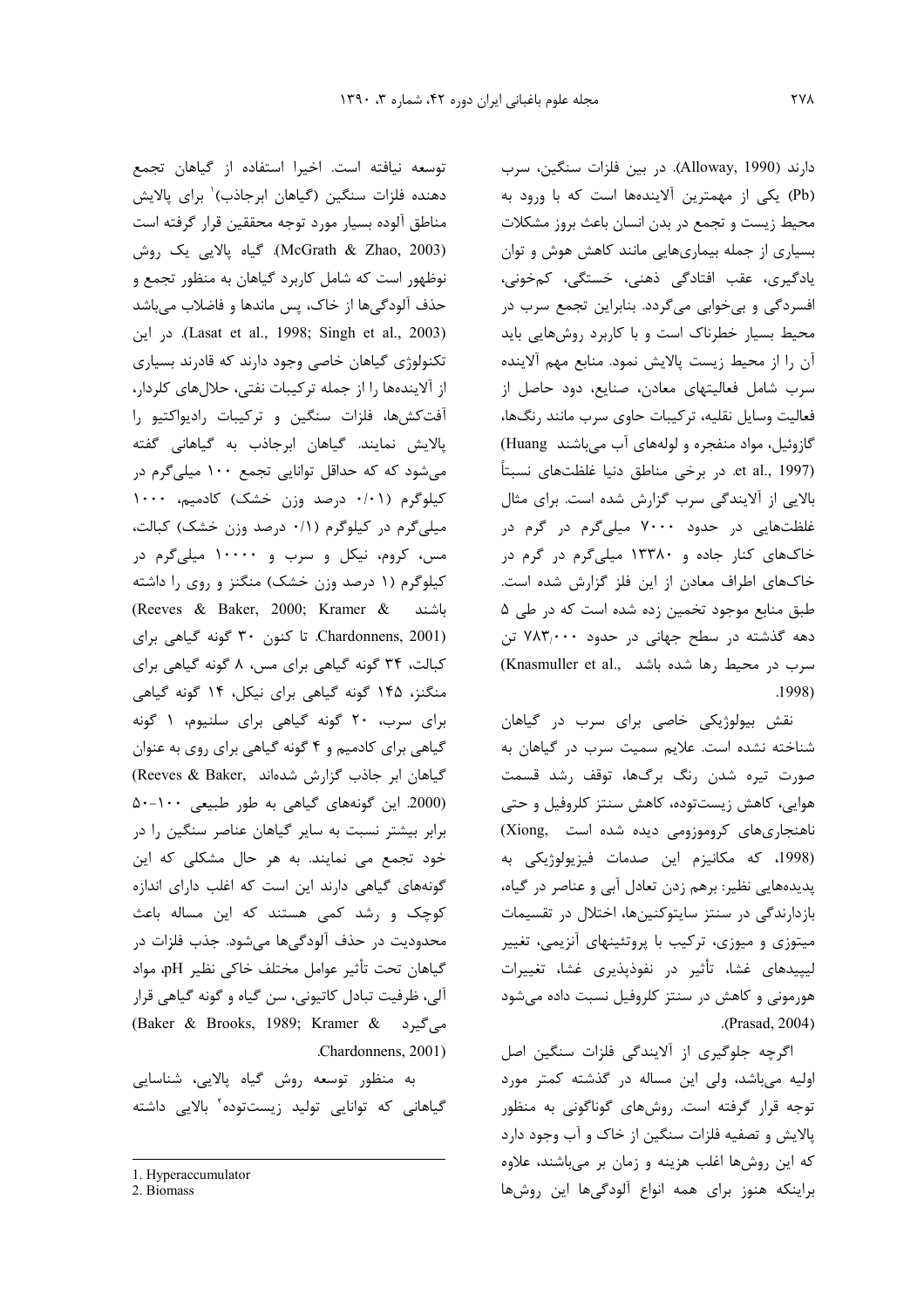باشند ضروری است (Baker & Brooks, 1989). تحقیقاتی مبنی بر اینکه بعضی از گیاهان قادرند سرب را از خاکهای آلوده پالایش نمایند، وجود دارد Huang et) al., 1997). برخی از گیاهان زینتی از جمله خرزهره<sup>۱</sup> و اختر` قادر به تجمع سرب از مناطق فضاهای سبز شهری می باشند. به عنوان نمونه، دیده شده که خرزهره ۷۸ میلیگرم در کیلوگرم سرب را در برگهای خود تجمع نموده است. در تحقیقی دیگر بمنظور گیاه پالایی سرب مشاهده شد که کاشت شمعدانی معطر " با تراکم ١٠٠ گیاه در مترمربع توانایی حذف تا حدود ۷۲ گرم سرب در مترمربع در سال از خاک را دارد (Prasad, 2004).

در بین گیاهان زینتی آبی، سنبل آبی ٔ قادر است سرب را از فاضلابهای صنعتی آلوده در شرایط هیدروپونیک حذف نماید. در آزمایش مربوطه دیده شد که در غلظتهای کم سرب(۲۰/۷۲ میلی گرم در لیتر) بیشترین تجمع سرب در ریشه و برگها وجود دارد ولی در غلظتهای بالاتر (٢٠٧/٢ میلیگرم در لیتر) سرب بیشتر در اندام دمبرگ تجمع می یابد .Tin Win et al  $.2003)$ 

با گسترش شهرنشینی، چمن یکی از عناصر لازم و بخش جدا نشدنی تزئینات گیاهی در احداث پارکها و فضای سبز است. علاوه بر نقش اساسی چمن به دلیل داشتن رشد گسترده و تولید مقادیر بالای زیستتوده که عامل مهمی در کارآیی یک گیاه پالاینده محسوب مي گردد، مي تواند به عنوان يک گياه پالاينده آلودگیهای صنعتی در مناطق شهری و حومه شهرها مورد استفاده قرار گیرد (Jones et al., 1973). با این وجود تحقیقات اندکی به منظور ارزیابی مقاومت و میزان پالایندگی چمنها به آلاینده ها خصوصا فلزات سنگین در منابع علمی موجود است.

در زمینه اثرات فلزات سنگین در مرحله جوانهزنی بذر در گیاهان گزارشهای چندانی در دسترس نمیباشد. بنابراین هدف این تحقیق بررسی میزان تحمل چمن در مرحله جوانهزنی به غلظتهای مختلف و همچنین بررسی تجمع سرب در مرحله استقرار در چند

جنس چمن متداول و مورد کشت و کار در شرایط خاکی بوده است.

## مواد و روشها مواد گیاهی و پیش تیمارهای آزمایش

چمنهای مورد استفاده در این آزمایش جنسهای چمن متداول در ایران شامل برموداگرس Cynodon) edactylon) و (Poa pratensis) و رایگرس (Lolium perrene) بودند. این آزمایشها در سالهای ۱۳۸۷- ۱۳۸۶ در گلخانهها و آزمایشگاههای گروه علوم باغبانی پردیس کشاورزی و منابع طبیعی دانشگاه تهران انجام گرفت. در اولین مرحله برای رفع آلودگی، بذور با قارچ کش بنومیل ۲ درهزار به مدت ۳۰ دقیقه ضدعفونی شدند. سپس به منظور اطمینان از قوه نامیه بذور، تست جوانهزنی بذر انجام گرفت که نتایج نشان دهنده جوانهزنی بیش از ۹۰٪ بذور بود.

بخش اول- ارزیابی جوانهزنی بذر چمن در حضور سرب

 $Pb(NO_3)_2$  در این آزمایش نیترات سرب  $Pb(NO_3)_2$  با خلوص بیش از ۹۹٪ از شرکت مرک (Merck) استفاده گردید. غلظتهای مورد استفاده نیترات سرب شامل ۰، ۲۰۰، ۴۰۰، ۸۰۰ و ۱۰۰۰ میلی گرم در لیتر بود. بذور ضدعفونی شده در پتریدیشهای شیشهای استریل و بین دو کاغذ صافی قرار داده شدند. در هر پتریدیش ۲۰ عدد بذر یکنواخت قرار داده شد و در حدود ۱۰ میلی لیتر از محلول سرب در غلظتهای اشاره شده به آنها اضافه گردید. بذور در شرایط روشنایی و دمای ۲۴°C به مدت ۱۰ روز نگهداری شد. درصد جوانهزنی، طول ریشهچه، طول ساقهچه و روند جوانهزنی در طی ۱۰ روز پس از شروع آزمایش و همچنین درصد جوانهزنی کل در روز دهم ثبت گردید.

بخش دوم- ارزیابی میزان تجمع سرب در اندامهای چمن

به منظور بررسی میزان تحمل، جذب و تجمع سرب توسط سه جنس متداول چمن، آزمایش گلدانی اجرا گردید. بذرهای چمن در استوانههای به ارتفاع ۶۰ سانتی متر و قطر دهانه ۱۵ سانتی متر که حاوی خاک زراعی، کود دامی و شن به نسبتهای مساوی بود کاشته شدند. مقدار بذر در هر گلدان به میزان ۲۰ گرم در

<sup>1.</sup> Nerium oleander

<sup>2.</sup> Canna generalis

<sup>3.</sup> Plargonium sp.

<sup>4.</sup> Echhornia crassipes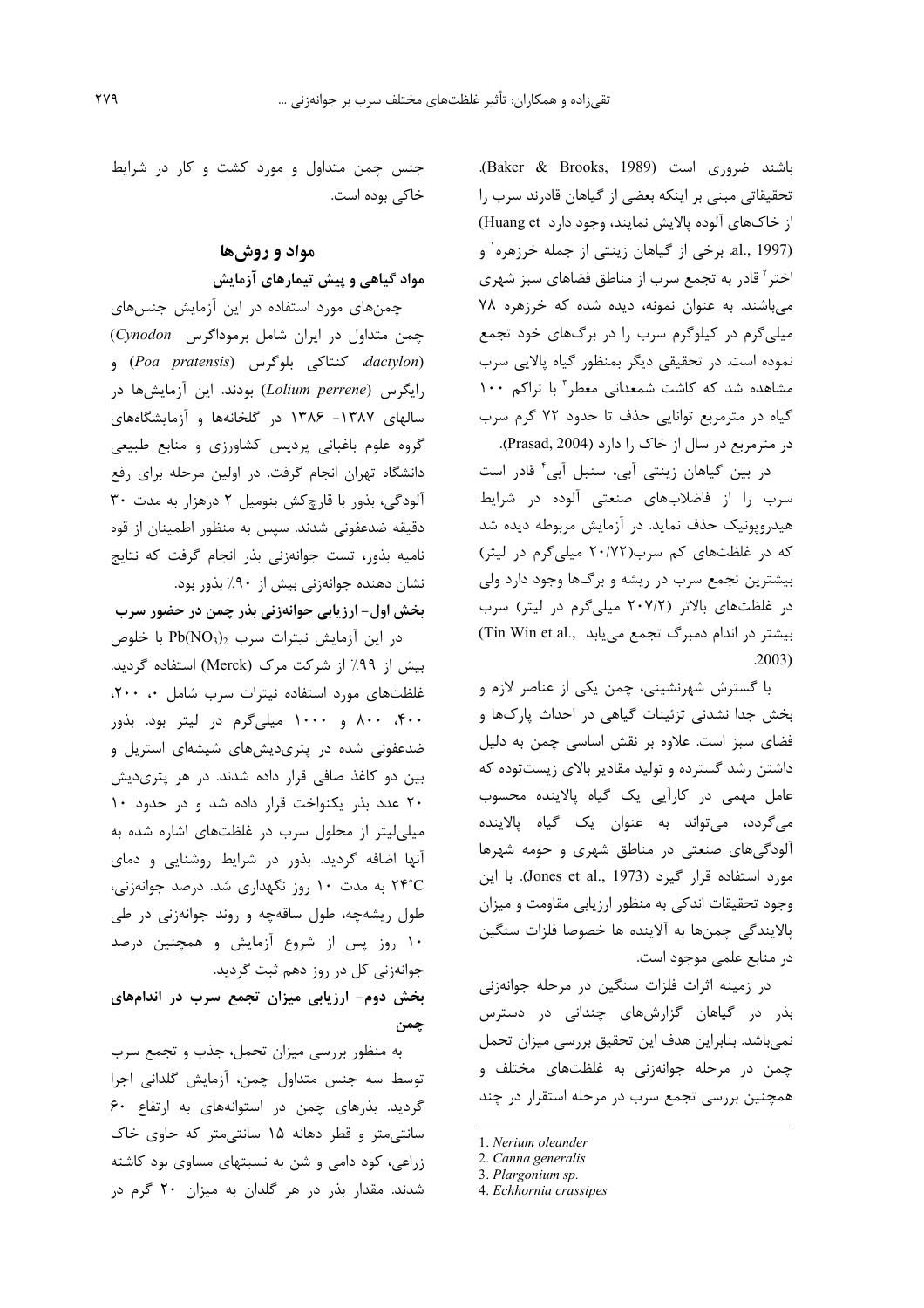مترمربع بود. گلدانها به طور روزانه آبیاری شدند و قبل از اولین سربرداری با کود کامل N-P-K تغذیه شدند. غلظتهای به کار رفته سرب در این آزمایش شامل: ٠، ۲۰۰، ۴۰۰ و ۸۰۰ میلی گرم در لیتر بود که به صورت محلول پس از اولین سربرداری اضافه گردید. نمونهبرداری و اندازهگیری صفات

گیاهان ۱۲۰ روز پس از کاشت برداشت شدند. گیاهان برداشت شده به ۲ قسمت مجزا ریشه و ساقه تقسیم شده و ریشهها به منظور حذف ذرات خاک به آرامی شسته شدند. اندازهگیری کلروفیل بلافاصله پس از برداشت اندامهای هوایی انجام گرفت. محتوای کلروفیل برگ با استفاده از روش استاندارد استون ۸۰ درصد استخراج گردید و سپس توسط دستگاه اسپکتروفتومتر در طول موج ۸۰۰-۳۵۰ نانومتر اندازهگیری شد. در دمای معمولی اتاق به مدت ۲-۱ ساعت نمونهها به منظور خشک شدن آب حاصل از شستشو نگهداری شدند و سپس طول ریشه، طول قسمت هوایی و وزن تازه ریشه و قسمت هوایی اندازهگیری شد. ریشهها و قسمت هوایی در آون ۷۲ درجه سانتی گراد به مدت ۲۴ ساعت خشک شدند و سپس وزن خشک هر بخش گیاهی ثبت گردید. جهت تعیین میزان سرب جذب شده نمونهها، اندامهای ریشه و برگی آسیاب و سپس یک گرم از هر نمونه وزن گردید و در کوره در دمای ۵۰۰ درجه سانتیگراد به مدت ۵ ساعت خاکستر شد. خاکستر مورد نظر در ۲۰ میلی لیتر اسید نیتریک<sup>۱</sup> یک نرمال به روش بنماری هضم و سپس توسط کاغذ واتمن ۴۲ صاف گردید. عصاره نمونهها به حجم ۱۰۰ میلی لیتر با آب مقطر رسانده شد و با دستگاه جذب اتمی (ASS) مدل Shimadzu AA-670 غلظت سرب خوانده شد. طرح آزمایشی و تجزیه دادهها

این آزمایشها به صورت فاکتوریل در قالب طرح کاملاً تصادفی اجرا گردید. برای هر تیمار ۳ تکرار در نظر گرفته شد. در بخش اول آزمایش فاکتورهای غلظت سرب در ۵ سطح، جنس گیاهی چمن در ۳ سطح و زمان در ۱۰ مرحله یادداشتبرداری گردید و بخش دوم آزمایش فاکتورهای غلظت سرب در ۴ سطح، نوع اندام

1.  $HNO<sub>3</sub>$ 

در ٢ سطح و جنس گیاهی چمن در ٣ سطح بر روی صفات ذکر شده در بخش قبل مورد بررسی قرار گرفت. تجزيه واريانس دادههاي حاصل از اين آزمايش با استفاده نرمافزار SAS تجزیه و برای رسم نمودارها از نرمافزار Excel استفاده گردید. مقایسه میانگین دادهها با استفاده از آزمون چند دامنهای دانکن (DMRT) انجام گرفت.

## نتايج

بخش اول- ارزیابی جوانهزنی بذر چمن در حضور سرب طبق جدول تجزیه واریانس به جز اثر تیمار سرب سایر عاملها نظیر جنس، زمان و اثرات متقابل جنس × زمان، غلظت × زمان و جنس × زمان× غلظت بر روند جوانهزنی در طی زمان بذر معنیدار شد (جدول ۱). در کنتاکی بلوگرس با افزایش غلظت سرب از ۰ تا ۴۰۰ میلی گرم در لیتر، روند جوانهزنی در طی زمان افزایش یافت در حالی که غلظتهای بالاتر موجب کند شدن این روند گردید (شکل ۱). در مورد رایگرس نتایج متفاوت بود به طوری که غلظتهای ۴۰۰ الی ۱۰۰۰ میلی گرم در لیتر باعث بیشتر شدن روند جوانهزنی در طی زمان نسبت به غلظتهای پایین گردید (شکل ۲). برموداگرس در کل نسبت به دو جنس دیگر چمن روند جوانهزنی کندتری داشت و در پاسخ به غلظتهای بالای سرب واکنش مثبتی در مقایسه با شاهد (آب مقطر) از خود نشان داد. به طوری که ۷ روز پس از کاشت و اعمال تیمار سرب افزایش معنیدار روند جوانهزنی در تمامی غلظتهای سرب نسبت به شاهد دیده شد (شكل ۳).

جدول ١- تجزيه واريانس اثر زمان، نوع چمن و تيمار نيترات

| سرب بر روند جوانهزنی چمن            |            |                               |
|-------------------------------------|------------|-------------------------------|
| ميانگين مربعات                      | درجه آزادی | منابع تغييرات                 |
| (MS)                                | (df)       | (S.O.V)                       |
| $\cdot$ /18                         |            | جنس چمن                       |
| $\Delta/\Delta \varphi$ **          | ۶          | زمان                          |
| $\cdot$ /۲۳ n.s.                    | ۴          | غلظت سرب                      |
| $Y/Y$ **                            | ۱۲         | جنس × زمان                    |
| $\cdot/\tau \wedge$ <sup>n.s.</sup> | ٨          | جنس × غلظت                    |
| $\cdot$ /٣۴                         | ۲۴         | زمان × غلظت                   |
| $\boldsymbol{\cdot}$ /٢٨ $^{**}$    | ۴۸         | جنس × زمان× غلظت              |
| .199                                | ۲۱۰        | خطا                           |
|                                     |            | $\mathbf{r}$ and $\mathbf{r}$ |

 $CV = \frac{7}{7}$ \*\*: در سطح ۰/۰۱ معنیدار شده است. .n.s معنىدار نشده است.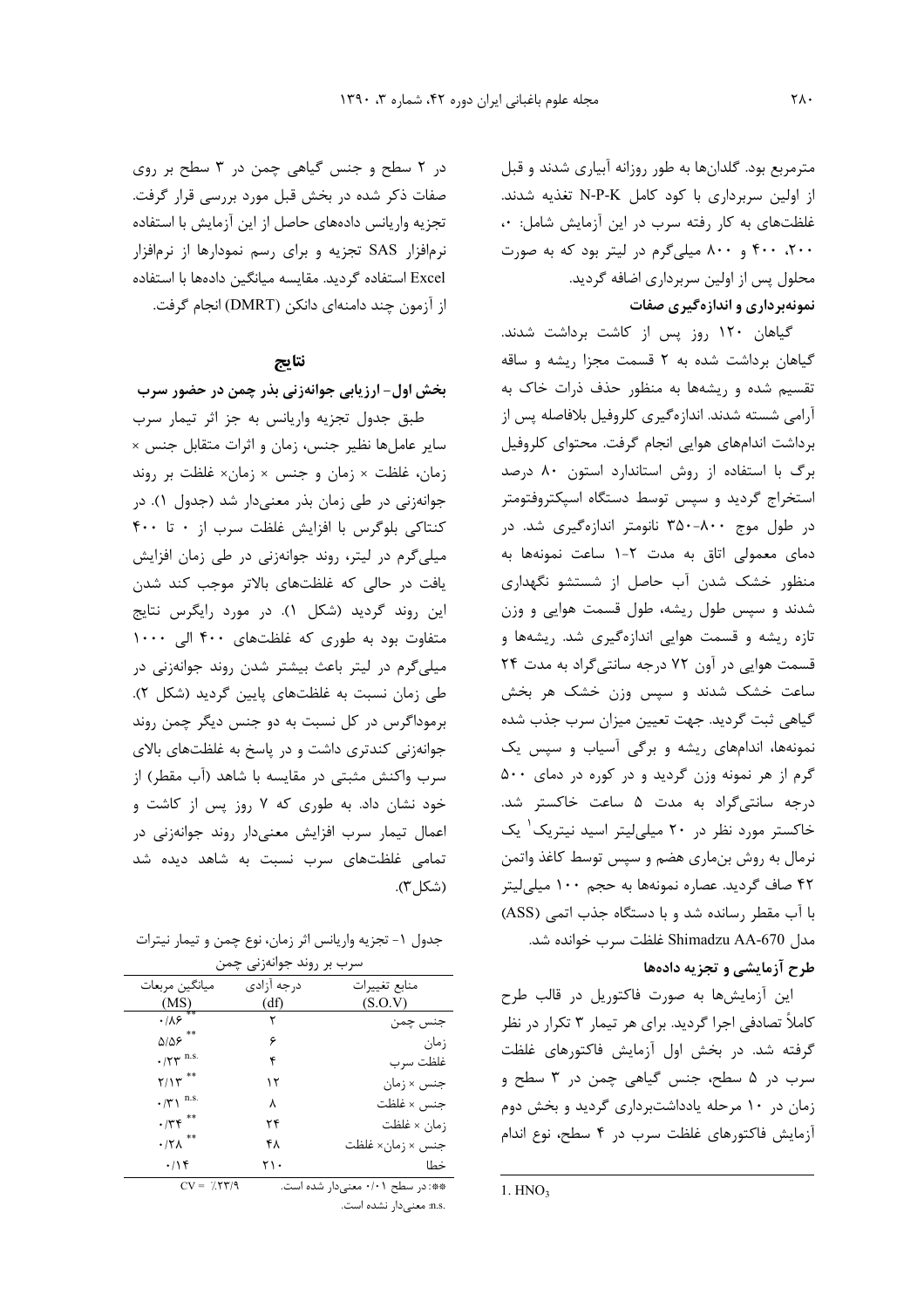اثر جنس، تیمار سرب و اثرات متقابل آنها بر درصد جوانهزنی کل نیز در سطح ۰/۰۱ معنیدار گردید (جدول٢). رايگرس بيشترين درصد جوانهزني كل و برموداگرس کمترین درصد جوانهزنی را در غلظتهای صفر الى ١٠٠٠ ميلي گرم در ليتر دراين آزمايش داشت. نتيجه قابل توجه در اين تحقيق اثر مثبت تيمارهاي سرب بر درصد جوانهزنی کل نسبت به شاهد بود. هر چند درصد جوانهزنی کل با افزایش غلظت سرب از صفر الی ۴۰۰ میلیگرم در لیتر در جنسهای چمن افزایش نشان داد ولی در غلظتهای بالاتر جوانهزنی کل کاهش یافت. افزایش غلظتهای مختلف سرب در محیط جوانەزنى برموداگرس، افزايش چشمگيرى بر درصد جوانهزنی کل نسبت به شاهد داشت (شکل۴). بیشترین درصد جوانهزنی کل در غلظت ۴۰۰ میلی گرم در لیتر با ۹۰٪ و کمترین آن در غلظت ۰ میلی گرم در لیتر با ۶۲٪ مشاهده شد (جدول ۵).

جدول ٢- تجزيه واريانس اثر نوع چمن و تيمارهاي

| نیترات سرب بر درصد کل جوانهزنی       |             |                                  |
|--------------------------------------|-------------|----------------------------------|
| میانگین مربعات                       | د, جه آزادی | منابع تغييرات                    |
| (MS)                                 | (df)        | (S.O.V)                          |
| T1.7/TT                              |             | جنس چمن                          |
| 1.51/11                              |             | غلظت سرب                         |
| $\lambda$ 91/11 <sup>**</sup>        | ٨           | جنس × غلظت                       |
| ۱۴۰                                  | ۳۰          | خطا                              |
| $CV = \frac{1}{2} \hat{Y} / \hat{Y}$ |             | **: در سطح ۰/۰۱ معنیدار شده است. |

نتایج تجزیه واریانس نشان داد اثرات جنس چمن و غلظت سرب بر طول ساقهچه در سطح ۰/۰۱ معنیدار بود ولي اثرات متقابل آنها معنى دار نگرديد (جدول ٣). در اثر کاربرد سرب در مرحله جوانهزنی طول ساقهچه نسبت به شاهد (آب مقطر) افزایش یافت اما بین غلظتهاى متفاوت اختلاف معنىدار مشاهده نشد (جدول ۵).



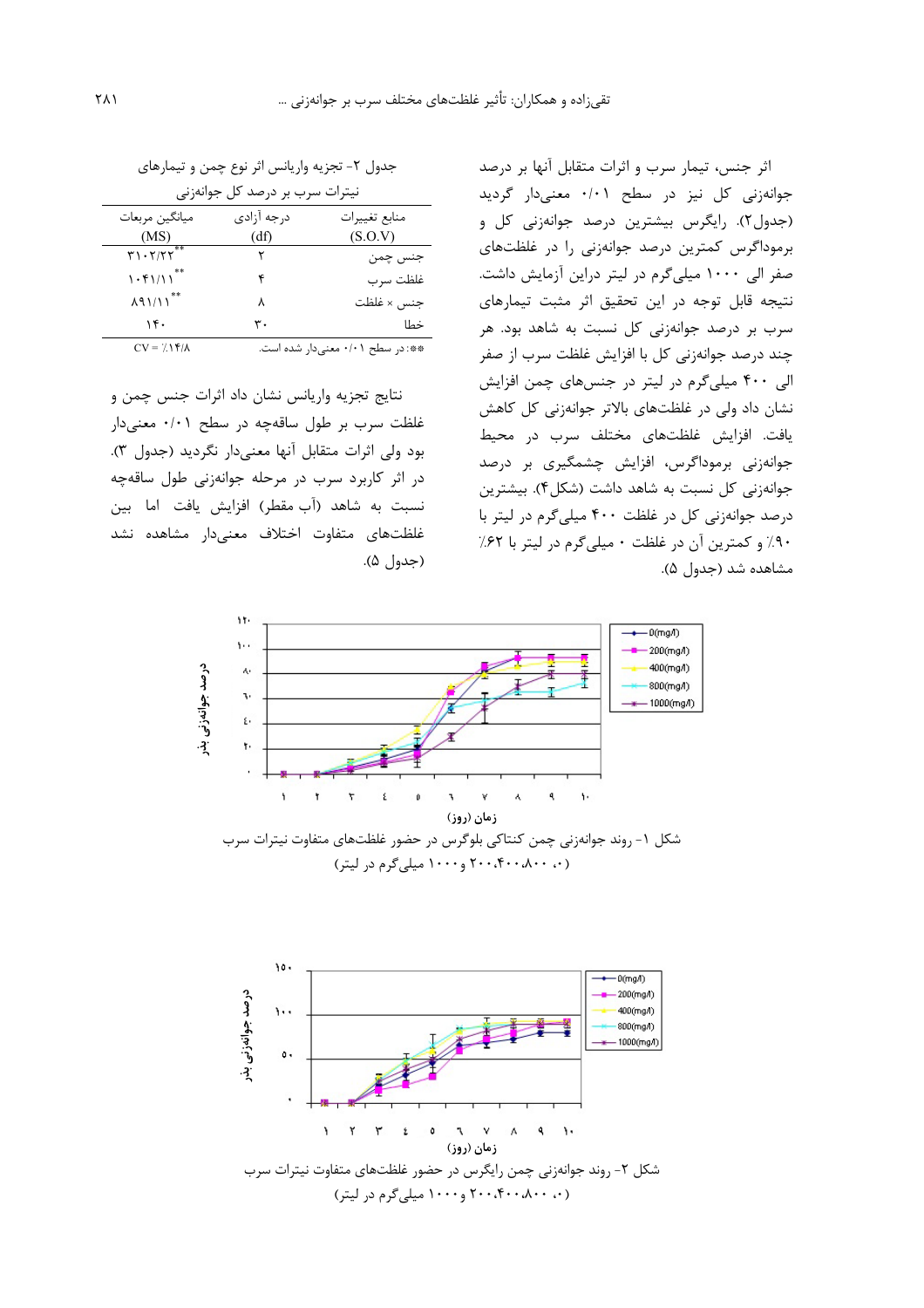



شکل ۴- اثرات متقابل غلظتهای متفاوت نیترات سرب و جنس چمن بر جوانهزنی کل بذر آن

| جدول ۳- تجزیه واریانس اثر نوع چمن و تیمارهای |  |
|----------------------------------------------|--|

| سرب بر طول ساقەچە |                                  |            |               |
|-------------------|----------------------------------|------------|---------------|
|                   | ميانگين مربعات                   | درجه آزادی | منابع تغييرات |
|                   | (MS)                             | (df)       | (S.O.V)       |
|                   | 99/95                            |            | جنس چمن       |
|                   | $1/19$ **                        | ۴          | غلظت سرب      |
|                   | $\cdot/\Upsilon$ <sup>n.s.</sup> | ٨          | جنس × غلظت    |
|                   | .75                              | ۳۰         | خطا           |
|                   |                                  |            |               |

\*\*: در سطح ۰/۰۱ معنىدار شده است.  $CV = 7.19/Y$ .n.s معنىدار نشده است.

اثرات ساده و متقابل جنس چمن و غلظت سرب بر طول ریشهچه معنیدار گردید (جدول ۴). با افزایش غلظت سرب طول ریشهچه کاهش یافت به طوری که در غلظت ۱۰۰۰ میلی گرم در لیتر کمترین طول ریشهچه و

در شاهد بیشترین طول ریشهچه حاصل گردید (جدول۵). تأثير بازدارندگي در طول ريشهچه با افزايش غلظت سرب در رایگرس و کنتاکی بلوگرس در این آزمايش كاملاً محسوس بود (شكل ۵).

جدول ۴- تجزیه واریانس اثر نوع چمن و تیمارهای

| نیترات سرب بر طول ریشهچه          |            |               |
|-----------------------------------|------------|---------------|
| ميانگين مربعات                    | درجه آزادي | منابع تغييرات |
| (MS)                              | (df)       | (S.O.V)       |
| $1/\Delta \Upsilon$ <sup>**</sup> |            | جنس چمن       |
| $\cdot/\rangle$ **                | ۴          | غلظت سرب      |
| $\cdot$ / $\cdot$ 9 $**$          | ٨          | جنس × غلظت    |
| $\cdot$ / $\cdot$ $\cdot$         | ۳٠         | خطا           |

\*\*: در سطح ۰/۰۱ معنیدار شده است.

 $CV = \frac{1}{2} \hat{Y}$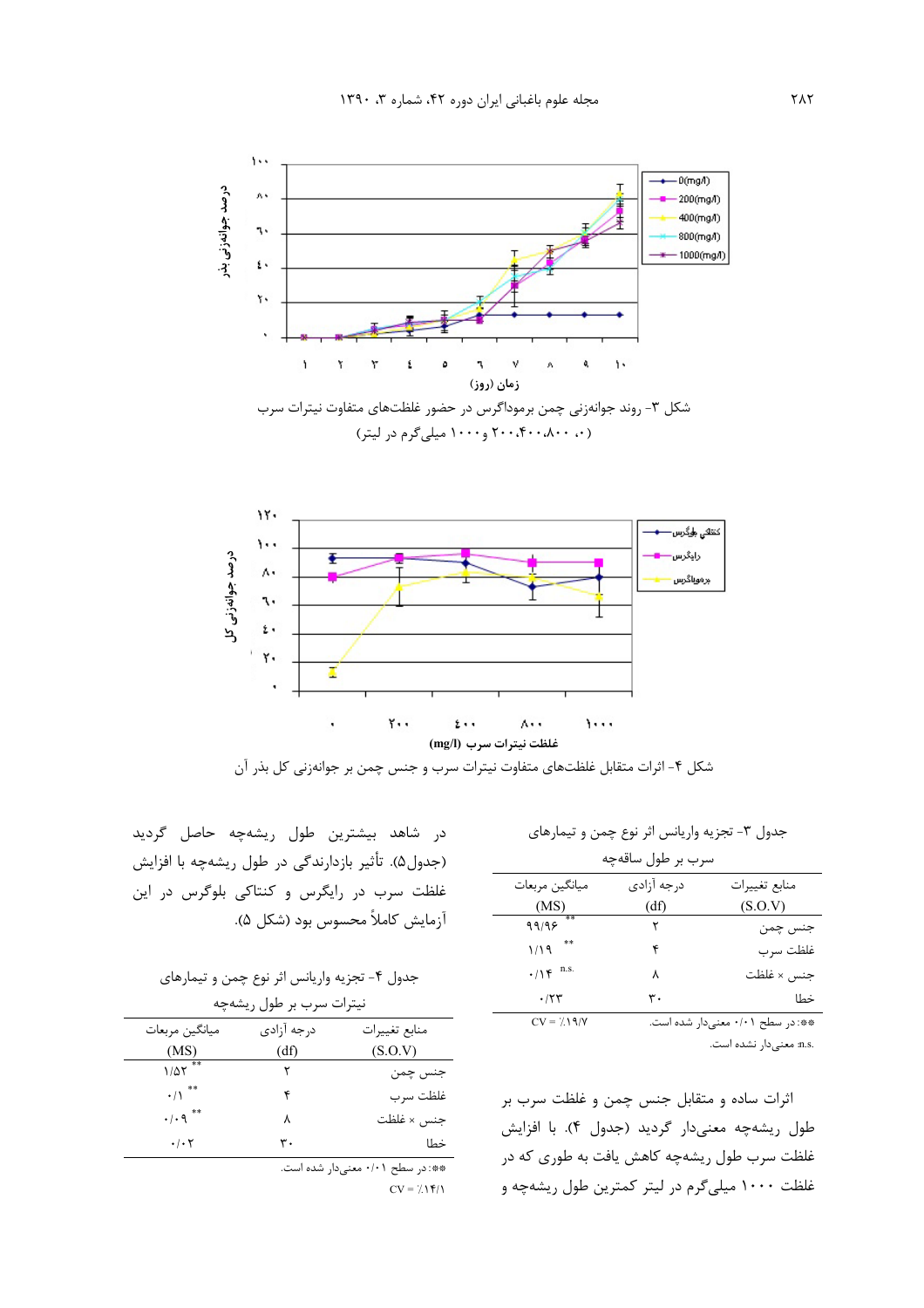جدول ۵- مقایسه میانگین اثر ساده غلظتهای متفاوت نیترات سرب بر درصد جوانهزنی کل، طول ساقهچه و  $\cdot$   $\sim$   $\sim$   $\sim$   $\sim$   $\sim$   $\sim$ 

| $\sim$                          |                           |                                                      |              |
|---------------------------------|---------------------------|------------------------------------------------------|--------------|
| طول ريشهچه                      | طول ساقەچە                | درصد جوانەزنى                                        | تیمارهای سرب |
| $_{\rm c}(cm)$                  | $_{\rm (cm)}$             | کل ِ                                                 | . $(mg/l)$   |
| $1/\zeta^a$                     | $1/\lambda^b$             | 57/77                                                | ٠            |
| $1/1$ ۴ <sup>a</sup>            | $Y/\Delta$ q <sup>a</sup> | $\lambda$ ۶۱۶۶                                       | ۲۰۰          |
| $\cdot$ /98 ab                  | $Y/YY^a$                  | $\mathcal{L}^a$                                      | ۴۰.          |
| $\cdot$ /09 $^{\rm b}$          | $Y/F9$ <sup>a</sup>       | $\lambda$ $\lambda$ $\lambda$ $\lambda$ <sup>a</sup> | ۸۰۰          |
| $\cdot$ / $\Delta$ Y $^{\rm b}$ | $Y/\Delta$ 9 <sup>a</sup> | AVIVY <sub>a</sub>                                   | ۰.۰۰         |
|                                 |                           |                                                      |              |

میانگینهایی که دارای حروف مشابهی هستند از لحاظ آماری با استفاده از آزمون دانكن در سطح ۰/۰۱ معنىدار نبستند.

### بخش دوم- ارزیابی رشد چمن در حضور سرب

جدول تجزیه واریانس نشان داد اثرات جنس، غلظت

سرب، اندام و اثر متقابل اندام در جنس در سطح ۰/۰۱ درصد معنی دار گردید (جدول ۶). در بین این سه جنس چمن رایگرس با ۳۲۱۶ میلیگرم در کیلوگرم وزن خشک بیشترین تجمع سرب و برموداگرس با ۱۳۸۱ میلی گرم در کیلوگرم وزن خشک کمترین تجمع سرب ,ا داشتند (شکل ۶).

طبق شکل ۷ با افزایش غلظت تیمار سرب در خاک، میزان تجمع سرب در چمن افزایش یافت. با کاربرد غلظت ۸۰۰ میلیگرم در لیتر نیترات سرب در خاک، چمن توانست بیشترین تجمع سرب (حدود ۴۳۸۲ میلی گرم در کیلوگرم وزن خشک) و عدم کاربرد سرب (شاهد) کمترین میزان تجمع سرب (۲۳۹ میلیگرم در کیلوگرم وزن خشک) را داشته باشد (شکل ۷).



شکل ۵- اثر متقابل غلظتهای متفاوت نیترات سرب و جنس چمن بر طول ریشهچه در مرحله جوانهزنی (میانگینهایی که دارای حروف مشابهی هستند از لحاظ آماری با استفاده از آزمون دانکن در سطح ۰/۰۱ معنیدار نیستند.)

جدول ۶- تجزيه واريانس اثر نوع چمن، اندام و تيمار نيترات

| سرب بر میزان تجمع سرب     |            |                                            |
|---------------------------|------------|--------------------------------------------|
| ميانگين مربعات            | درجه آزادی | منابع تغييرات                              |
| (MS)                      | (df)       | (S.O.V)                                    |
| **<br>91.1                | ٢          | جنس چمن                                    |
| $\lambda / \tau V$        |            | اندام                                      |
| ۳۴/۳۳                     | ٣          | غلظت سرب                                   |
| $\lambda$                 | ۲          | جنس × اندام                                |
| $1/fT^{n.s.}$             | ٣          | اندام × غلظت                               |
| $\cdot$ /97 n.s.          | ۶          | جنس × غلظت                                 |
| $1/\lambda \Delta^{n.s.}$ | ۶          | جنس × اندام× غلظت                          |
| .19                       | ۴۸         | خطا                                        |
| $CY'$ $Y$ $Y \sim Y''$    |            | لمعمودة السابط الملمينية الملاحظ ومالياتهم |

 $CV$  7.7 $5/7$ .n.s معنىدار نشده است.

اندامهای زیرزمینی در چمن پتانسیل بالاتری را برای تجمع از خود نشان دادند به طوری که ریشهها ۱۵۱۲ میلی گرم در کیلوگرم وزن خشک تجمع سرب داشتند که در حدود ۲ برابر بیشتر نسبت به اندامهای هوایی (۶۹۹ میلی گرم در کیلوگرم وزن خشک) بود (شكل ۸).

بهطور کلی در بین سه جنس مختلف چمن، رایگرس با ۴۷۳/۵ میلیگرم در کیلوگرم وزن خشک و کنتاکی بلوگرس با ۱/ ۱۱۲۱ میلی گرم در کیلوگرم وزن خشک به ترتیب کمترین و بیشترین تجمع سرب را در اندام هوایی و برموداگرس با ۸۷۷/۹ میلی گرم در کیلوگرم وزن خشک و رایگرس با ۲۷۴۳/۲ میلی گرم در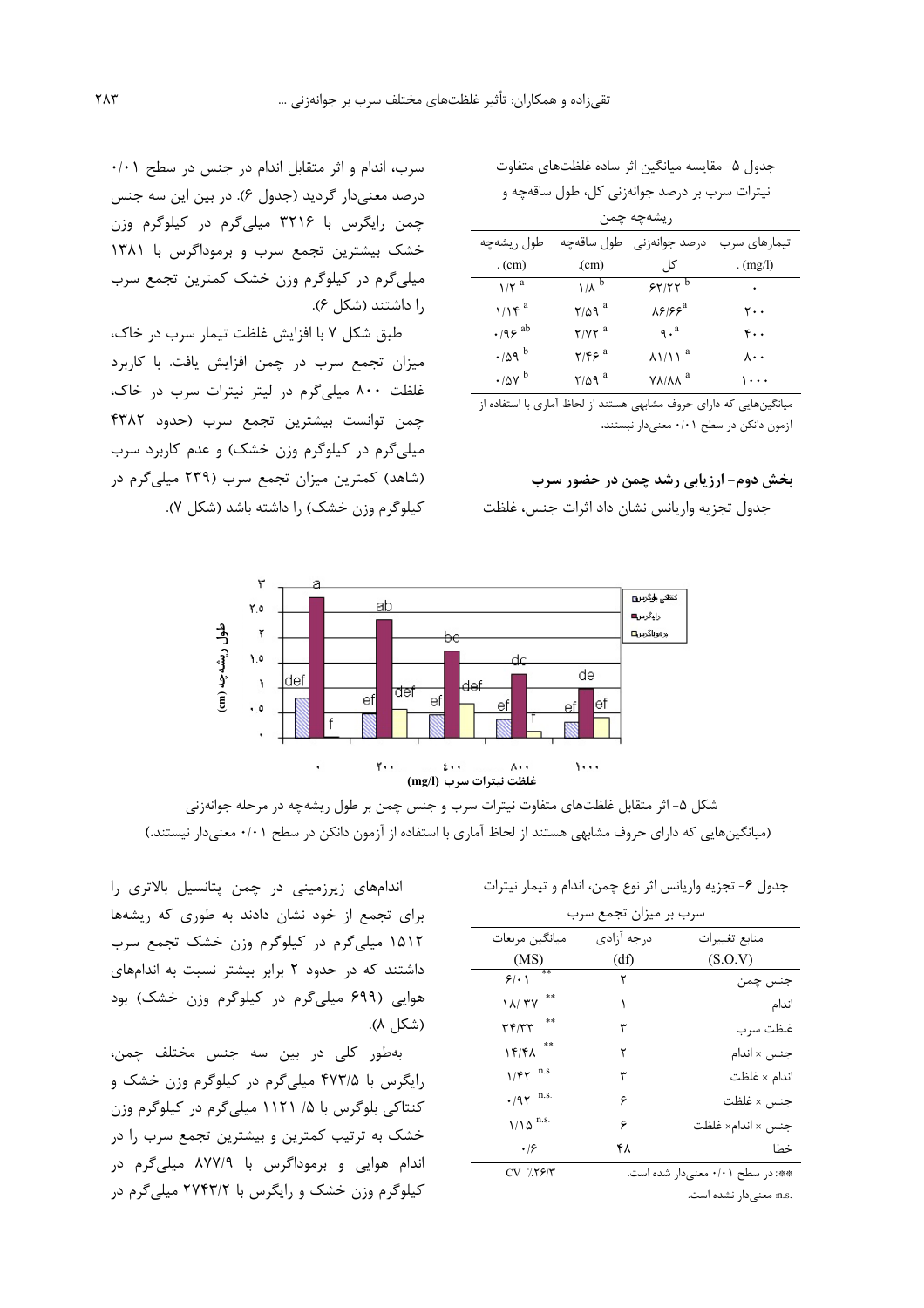کیلوگرم وزن خشک به ترتیب کمترین و بیشترین تجمع سرب را در ریشه داشتند (شکل ۹). در این أزمايش اثر غلظت سرب بر ميزان كلروفيل برگ، عرض

برگ، طول ریشه، طول اندام هوایی، وزن تر اندام هوایی و ریشه و وزن خشک اندام هوایی و ریشه معنیدار نگر دید.



(میانگینهایی که دارای حروف مشابهی هستند از لحاظ آماری با استفاده از آزمون دانکن در سطح ۰/۰۱ معنیدار نیستند.)



شکل ۷- اثر ساده غلظتهای متفاوت نیترات سرب در میزان تجمع سرب توسط چمن (میانگینهایی که دارای حروف مشابهی هستند از لحاظ آماری با استفاده از آزمون دانکن در سطح ۰/۰۱ معنیدار نیستند.)



شکل ۸- اثر ساده اندام چمن در میزان تجمع سرب در حضور نیترات سرب (میانگینهایی که دارای حروف مشابهی هستند از لحاظ آماری با استفاده از آزمون دانکن در سطح ۰/۰۱ معنیدار نیستند.)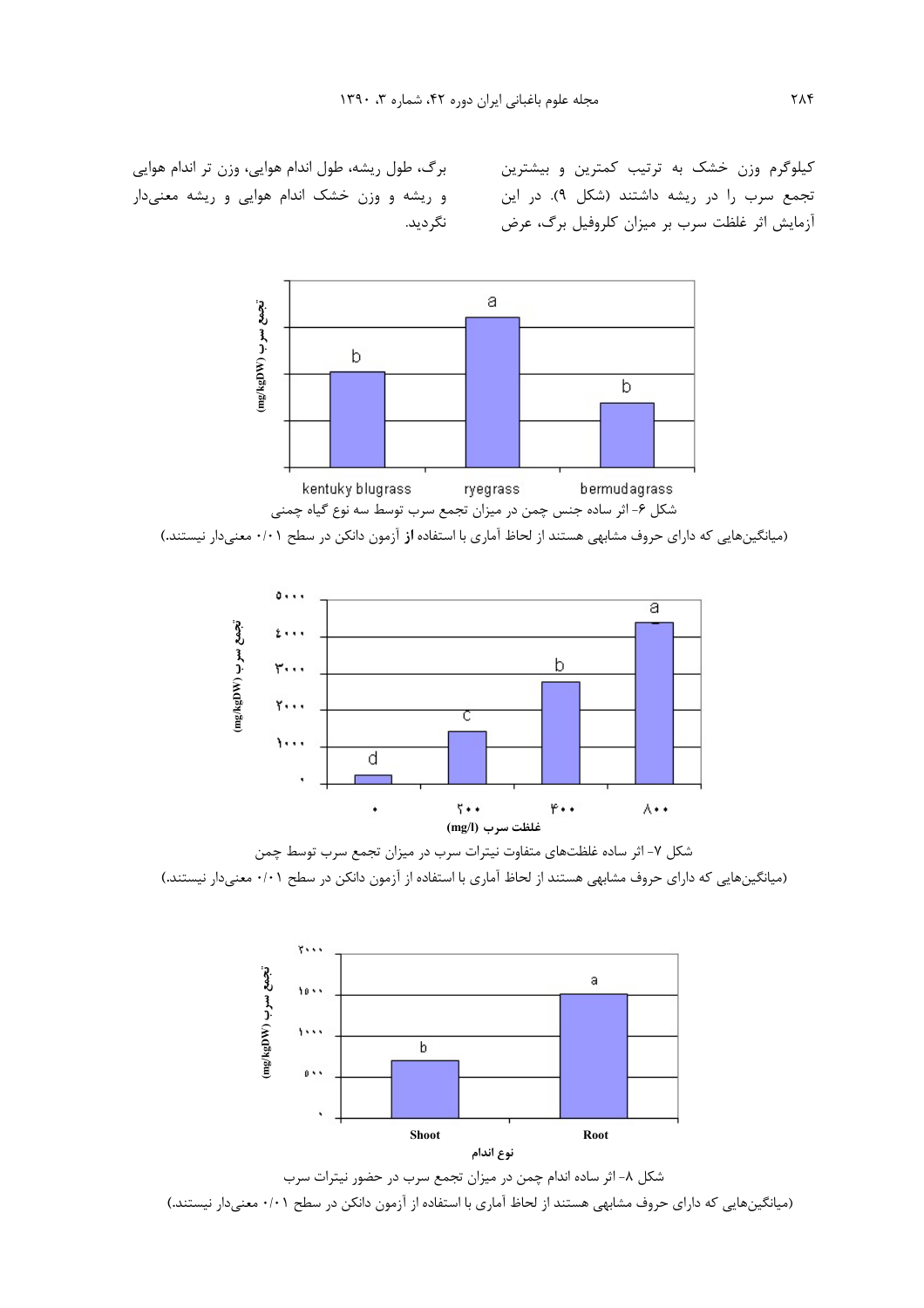

(میانگینهایی که دارای حروف مشابهی هستند از لحاظ آماری با استفاده از آزمون دانکن در سطح ۰/۰۱ معنیدار نیستند.)

بحث

عکسالعمل گیاهان نسبت به شرایط محیطی با توجه به مرحله رشدی آنها بسیار متفاوت است. حساسیت کم برخی از گیاهان مانند سیلن و سویا به حضور یونهای فلزاتی نظیر کادمیم و آلومینیوم در محيط رشد به محدوديت ريشه آنها در جذب يونها يا سنتز یکسری ترکیبات کلاتکننده مانند آنزیمها و لیپیدها برمیگردد که این مساله موجب سمزدایی این يون ها در داخل سلول مي شود (Silva et al., 2001; Knecht et al., 1994).

طبق نتايج اين تحقيق با افزايش غلظت نيترات سرب در محیط از صفر الی ۴۰۰ میلی گرم در لیتر (Pb ۰-۱/۲ mM) درصد جوانهزنی کل و طول ساقهچه افزایش یافت و بعبارتی غلظتهای پایین سرب محدودیتی در مرحله جوانهزنی در چمن نبود. مشابه با واکنش مثبت چمن در مرحله جوانهزنی به غلظتهای سرب، .Walter et al (2006) با كشت بذرهاى يولاف (Avena sterilis) بر روی کمپوست لجن فاضلاب که حاوی مقادیر بالایی از فلزات سنگین از جمله سرب بود مشاهده کردند که درصد جوانهزنی و طول ریشه یولاف نسبت به شاهد افزایش معنیداری داشت. Bashmakov .et al (2005) نیز گزارش کردند که رشد دانهال ذرت Cea mays L. cv. Krasnodarskij 167) در حضور فلزات نیکل، مس، روی و سرب در محدوده غلظت n-۵ mM افزایش یافت. محققین اثرات تحریککنندگی فلز سنگینی مانند آلومینیوم را در رشد گیاهان به دلیل افزایش حلالیتپذیری و قابل دسترس قرار دادن سایر

عناصر غذایی نظیر نیتروژن در اثر افزایش آسیمیلاسیون نیترات میدانند که امکان دارد سرب نیز دارای چنین ویژگی برای گیاهان باشد (Bojarczuk, 2004). در طی آزمایشی مشاهده شد که برخلاف سایر فلزات سنگین، سرب و روی باعث بازدارندگی کامل ریشه، کلئوپتیل و هيپوکوتيل در بذور خيار و گندم حتى در غلظتهاى بالا (Munzuroghlu & Geckil, 2002) نشد (Munzuroghlu & Geckil, 2002). همچنین .Peralta et al (2000) دریافتند فلز روی بالعکس نیکل، کروم، مس و کادمیم اثر معنیداری در کاهش جوانهزنی حتی در غلظتهای ۴۰ میلیگرم در ليتر در يونجه (Medicago sativa) نداشت. همچنين روی، مس، کروم و نیکل در غلظت ۵ میلیگرم در لیتر طول ساقهچه ,ا ۷ الی ۶۰ درصد نسبت به شاهد افزایش دادند. ایشان عنوان کردند که این فلزات در غلظتهای کم همانند ریزمغذیها در گیاه یونجه عمل مینمایند. بذر مرحلهای از چرخه زندگی گیاه است که به خوبی در مقابل تنشهای گوناگون گیاه را حفاظت میکند. اما بلافاصله پس از جذب آب و توسعه رشد رویشی، گیاه به تنشهای محیطی بسیار حساس میشود. بر اساس گزارشهایی در مورد گیاهانی مانند آرابیدوپسیس (Sinapsis خردل سفيد) (Arabidopsis thaliana) alba)، علف هفتبند (Fallopia convolvulus)، گندم (Cucumis sativus) و خيار (Cucumis sativus) فلزات مس، سرب و روی اثرات سمیت چندانی در (Li et al., 2005; مرحله جوانهزنی گیاهان ندارند Munzuroghlu & Geckil, 2002). محققين واكنش متفاوت گیاهان در مرحله جوانهزنی بذر را نسبت به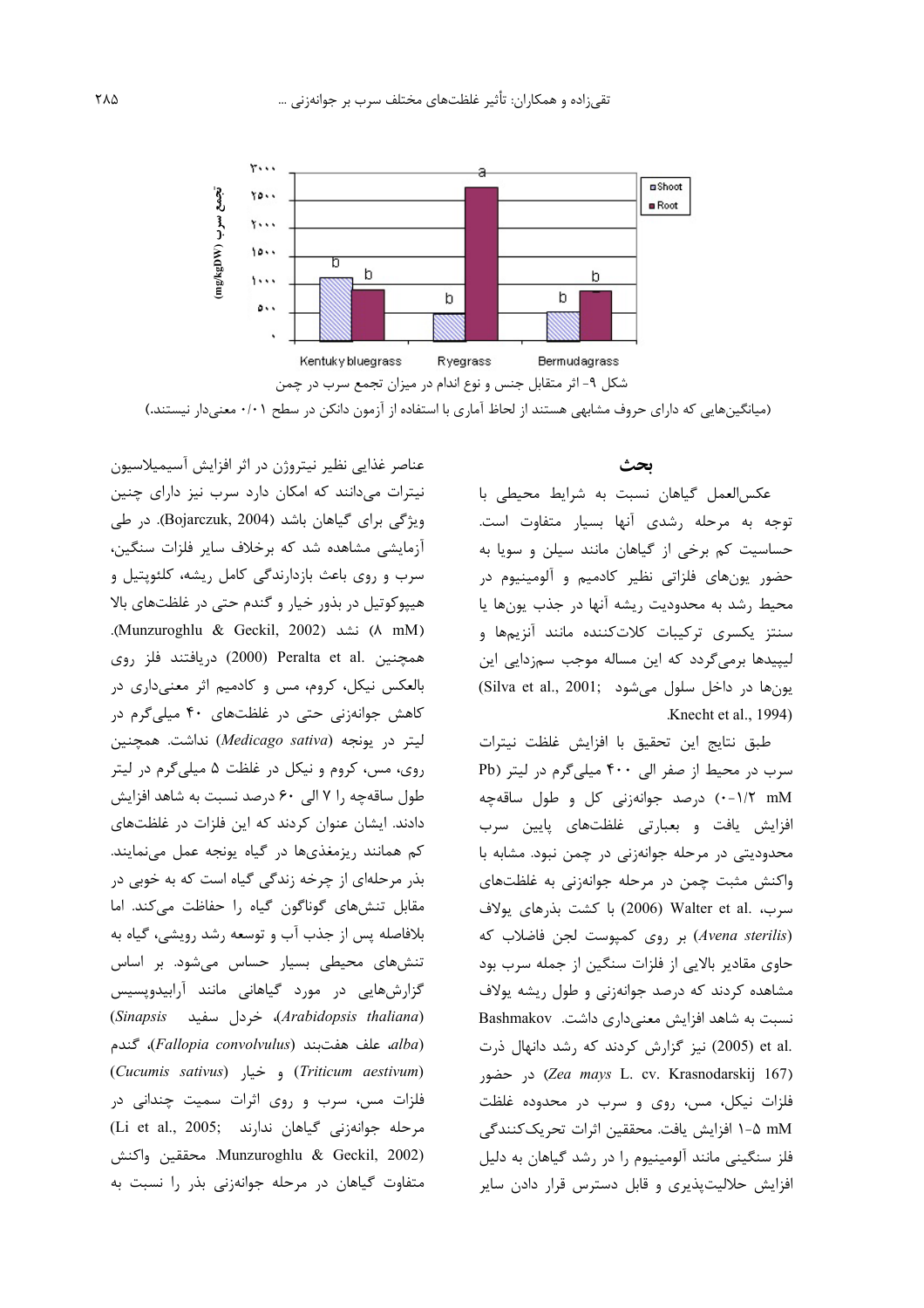عناصر بستگی به نوع پوششهای بذر دانستهاند. طی مطالعهای در عکسالعمل چند گونه گیاهی از خانواده گرامینه به غلظتهای مختلف سرب در مرحله جوانهزنی، مشاهده شد که در بیشتر این گونهها سرب اثر بازدارندگی معنیداری بر جذب آب در این مرحله ندارد. چنین نتیجهگیری میشود که پوششهای بذر نقش Wierzbicka & .بارند. Wierzbicka & Obidzinska (1989) نشان دادند که تفاوت در میزان نفوذپذیری پوسته بذر نسبت به سرب منجر به تفاوت در تحمل و بازدارندگی بذرهای گیاهان به حضور سرب مے گردد.

در این تحقیق کاهش طول ریشه چمن در حضور غلظتهای مختلف سرب مشاهده شد که چنین اثر بازدارندهای نیز در ریشه گیاهان *Brassica pekinensis* (Wong & *Lolium perenne* % m (Xiong, 1998) Bradshaw, 1982) گزارش شده است. به طور کلی میزان بازدارندگی غلظتهای سرب در رشد ریشه چمن، بیشتر از ساقه بود و به همین دلیل محققین طول ریشه را به عنوان یک معیار برای تعیین توانایی تحمل به فلزات سنگین در گیاهان در نظر میگیرند .Xiong (1998. اثرات بازدارندگی فلزات بر رشد ریشه، ساقه و برگها در بسیاری از گیاهان گزارش شده است، هر چند که پاسخ گیاه با توجه به گونه گیاهی متفاوت است (Peralta et al., 2000). مكانيسم مقاومت گياهان به فلزات سنگین به صورت جدا کردن این فلزات سمی از مسیر متابولیکی اصلیشان و تجمع آنها در گیاه میباشد. به عنوان مثال دیواره سلولهای ریشه به علت وجود بارهای منفی در آنها، و همچنین واکوئل سلولهای ریشه از مراکز مهم ذخیره فلزات سنگین میباشند. به این ترتیب حرکت فلزات سنگین به قسمتهای هوایی محدود می شود و ریشهها به عنوان اولین مانع در حرکت این فلزات عمل مینمایند. به همین دلیل بازدارندگی در رشد قسمتهای زیرزمینی در گیاهان نسبت به اندامهای هوایی بیشتر مشاهده میشود Bashmakov) .et al., 2005)

همانگونه که در بخش نتایج اشاره شد فاکتورهای رشدی چمن (وزن تر، وزن خشک، طول ریشه، طول ساقه، عرض برگ و میزان کلروفیل) تحت تأثیر

غلظتهای سرب قرار نگرفت. مشابه با چنین یافته هایی در گیاه گرمسیری Vetiver grass نیز با کاربرد سرب در خاک (۹۵/۹-۹۳/۹ میلیگرم در کیلوگرم خاک) تأثیر معنیداری بر صفات فیزیولوژیکی نظیر میزان رشد و وزن خشک این گیاه علوفه ای نداشت Roongtanakiat)  $\&$  Chairoj, 2001) در این آزمایش وزن تر و وزن  $\&$  Chairoj, 2001) خشک تحت تأثیر غلظتهای مختلف سرب در محیط قرار نگرفت که ممکن است به دلایل رسوب کردن و نامحلول شدن مقداری از سرب در خاک و در نتیجه نداشتن سمیت و اثر بازدارندگی در فاکتورهای رشدی برای چمن باشد. .Begonia et al (1998) نیز در خردل *هندی* (*Brassica Juncea* L. Czern) که به عنوان یک گیاه مدل در روش گیاه پالایی مطرح است، در حضور غلظتهای (۱۰۰-۰ میلیگرم در لیتر) مختلف سرب تفاوت معنیداری در سطح برگ کل، وزن خشک و تر ریشه و ساقه نسبت به شاهد مشاهده نکردند.

میزان تجمع سرب در ریشههای چمن نسبت به اندامهای هوایی در طی آزمایش در حدود ۲ برابر بود. این نتایج با یافتههای زیادی از سایر محققین در (Yoon et al., *Cynodon dactylon* 2"[ M "/ (Begonia et al., 1998) *Brassica junceai* 2006) *Eichhornia* (Xiong, 1998) *Brassica pekinensis* .7# 74: 6 (Tin Win et al., 2003) *crassipes* تمایل شدید سرب در پیوند با مواد آلی و ذرات رس در خاک دلیلی بر نامحلول بودن و حرکت کم آن در خاک میباشد. اکثر گیاهانی که به عنوان تجمعکننده این فلز شناخته شده اند دارای توانایی نسبتاً کم انتقال این فلز از ریشه به سمت اندامهای هوایی هستند و در بهترین رقمها میزان انتقال سرب در حدود ۳۰٪ بوده است. از مهمترین دلایل تجمع بیشتر سرب در ریشه نسبت به اندامهای هوایی میتوان به حرکت آن در گیاه به صورت سیستم آپوپلاستی، به دنبال آن ممانعت حلقه کاسپاری، تحرک کم و در نتیجه رسوب سرب در دیوارههای سلولی (Jones et al., 1973; Verma & 2: اندام ريشه نام برد Dubey, 2003). مطالعات نشان داده افزايش انتقال سرب به اندامهای هوایی در غلظتهای زیاد با ایجاد شرايط كشت هيدروپونيک مىتواند بهبود يابد .(Begonia et al., 1998)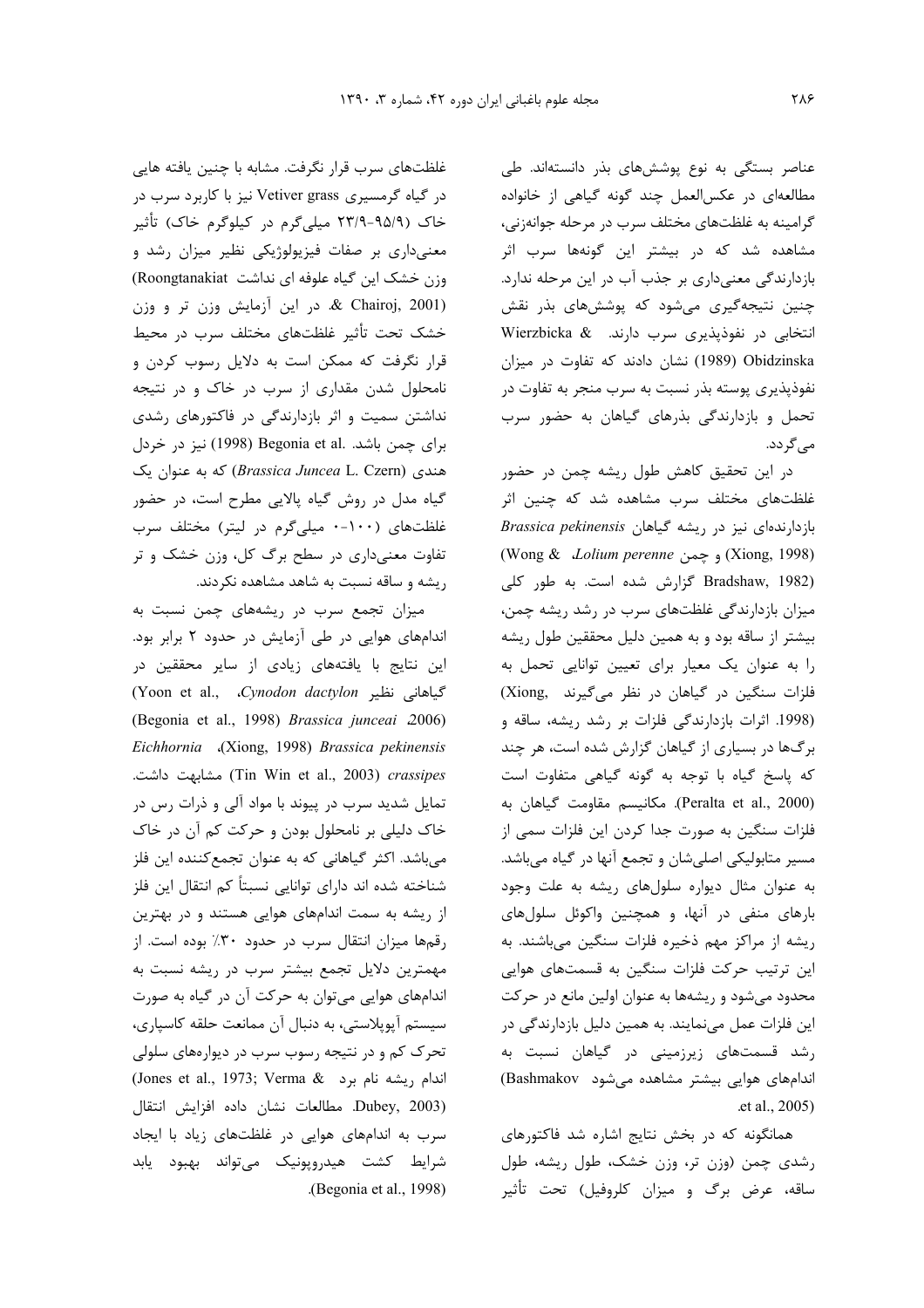همچنین با افزایش میزان سرب در خاک میزان تجمع سرب در چمن افزایش یافت که با یافتههای *Vetiveria* در گیاه (2001) Roongtanakiat & Chairoj در گیاه (2003) Tin Win et al. *nemoralis* در (2006) Grytsyuk et al. *Eichhornia crassipes* Brassica (1998) Xiong و Xiong (1998) در pekinensis مطابقت داشت.

تجمع فلزات در گیاهان بسیار متنوع میباشد (Alloway, 1990). در بين سه جنس مختلف چمن رایگرس بیشترین تجمع سرب را در اندام ریشه داشت. گزارشهایی مبنی بر مقاومت و تجمع در بین چمنها از Festuca ovina Agrostis tenuis حمله Festuca arundinacea , Deschampsia cespitosa L. نسبت به فلزات سنگین وجود دارد Cox, 1980; Qu et) نیز در گزارشی مواد) Cheng et al. .al., 2003) گیاهی حاصل از سر زنی رایگرس رشد کرده بر روی کمپوست فاضلاب، حاوی ۲ تا ۳ برابر بیشتر میزان سرب نسبت به بستر خاکی بود. همچنان که اشاره شد برموداگرس در این آزمایشها پتانسیل بالایی جهت يالايش سرب نداشت. در مطالعات .Yoon et al (2006) نیز غلظت سرب تجمع یافته در چمن برموداگرس که در خاکهایی با غلظت ۱۸۸۶ میلیگرم در کیلوگرم سرب پرورش یافته بودند، در ریشه ۲۹۳ میلیگرم در کیلوگرم وزن خشک و در اندام هوایی ۸۸ میلیگرم در کیلوگرم وزن خشک بود که این مقدار کم با نتایج این آزمایش مشابهت داشت.

رایگرس در کل تقریباً ۳۲۰۰ میلی گرم در کیلوگرم وزن خشک تجمع سرب را در اندامها داشت (شکل ۶). شواهدی مبنی بر وجود قارچهای همزیست ریشه<sup>۱</sup> در رایگرس که باعث افزایش جذب کادمیم، نیکل و روی می شود در دسترس است (Takács & Vörös, 2003). رایگرس دارای سرعت بالای جوانهزنی بذر و استقرار بهتر در صنعت چمن کاری میباشد .Pessarakli) (2008. مقاومت رایگرس به غلظتهای بالای کلرید سدیم (ppm) در ارتباط با صفاتی نظیر جوانهزنی و زندهمانی گیاهچه ها نیز گزارش شده است

1. Mycorrhizal Fungi

(Brilman, 2008). رایگرس در بین ۳ جنس چمن نیز زیستتوده بیشتری تولید کرد (دادهها نشان داده نشده است). به طور کلی پتانسیل بالای پالایش سرب توسط این جنس میتواند با ویژگیهایی نظیر وجود قارچهای همزیست ریشه، سرعت بالای جوانهزنی و استقرار و تولید زیستتوده بالا در رایگرس توجیه گردد. نتىجەگىرى كلى

بررسی کاربرد سرب در مرحله جوانهزنی و استقرار چمن بیانگر این مساله بود که این گیاه پوششی پتانسیل مقاومت و تجمع سرب را در اندامها دارد ولی میزان تجمع در بین جنسها و اندامها متفاوت است. در کل بين سه جنس مختلف چمن، رايگرس با ۴۷۳/۵ میلی گرم در کیلوگرم وزن خشک و کنتاکی بلوگرس با ۱۱۲۱/۵ میلیگرم در کیلوگرم وزن خشک به ترتیب کمترین و بیشترین تجمع سرب را در اندام هوایی داشتند. درحالی که برموداگرس ۸۷۷/۹ میلیگرم در کیلوگرم وزن خشک و رایگرس با ۲۷۴۳/۲ میلی گرم در کیلوگرم وزن خشک به ترتیب کمترین و بیشترین تجمع سرب را در ریشه نشان دادند. ارزیابی تحمل و توانایی پالایندگی چمن بویژه رایگرس در مرحله اولیه جوانهزنی و استقرار نشان داد که این گیاه میتواند در تکنیک گیاه پالایی به عنوان یک گیاه دو منظوره در مکانهای آلوده به سرب نظیر مناطق شهری، شهرکهای صنعتی و مناطق مسکونی نزدیک به معادن و حاشیه بزرگراهها معرفی گردد. استفاده از روشهای مهندسی ژنتیکی روی این گیاه احتمالاً می تواند توانایی پالایش آن را افزایش دهد. با این وجود هنوز چگونگی مكانيزم جذب، تجمع و انتقال سرب در چمنها ناشناخته مانده است. شناسایی ارقامی از چمن که قابلیت انتقال فلزات را به اندامهای هوایی داشته باشند امکان این امر را میسر مینماید که چمن با داشتن زیستتوده بالا همانند *Brassica juncea* یک گیاه مناسب برای گیاه پالایی شناخته شود. در این صورت با حذف و یا حتی سوزاندن ضایعات حاصل از سرزنی چمن به دفعات می توان در طی چند مرحله آلودگیهای فلزی را كاهش داد. نتايج اين تحقيق به عنوان پيش;مينهای در جهت پالايش فلز سرب توسط چمنها، مىتواند در آزمایش های آتی مورد استفاده قرار گیرد.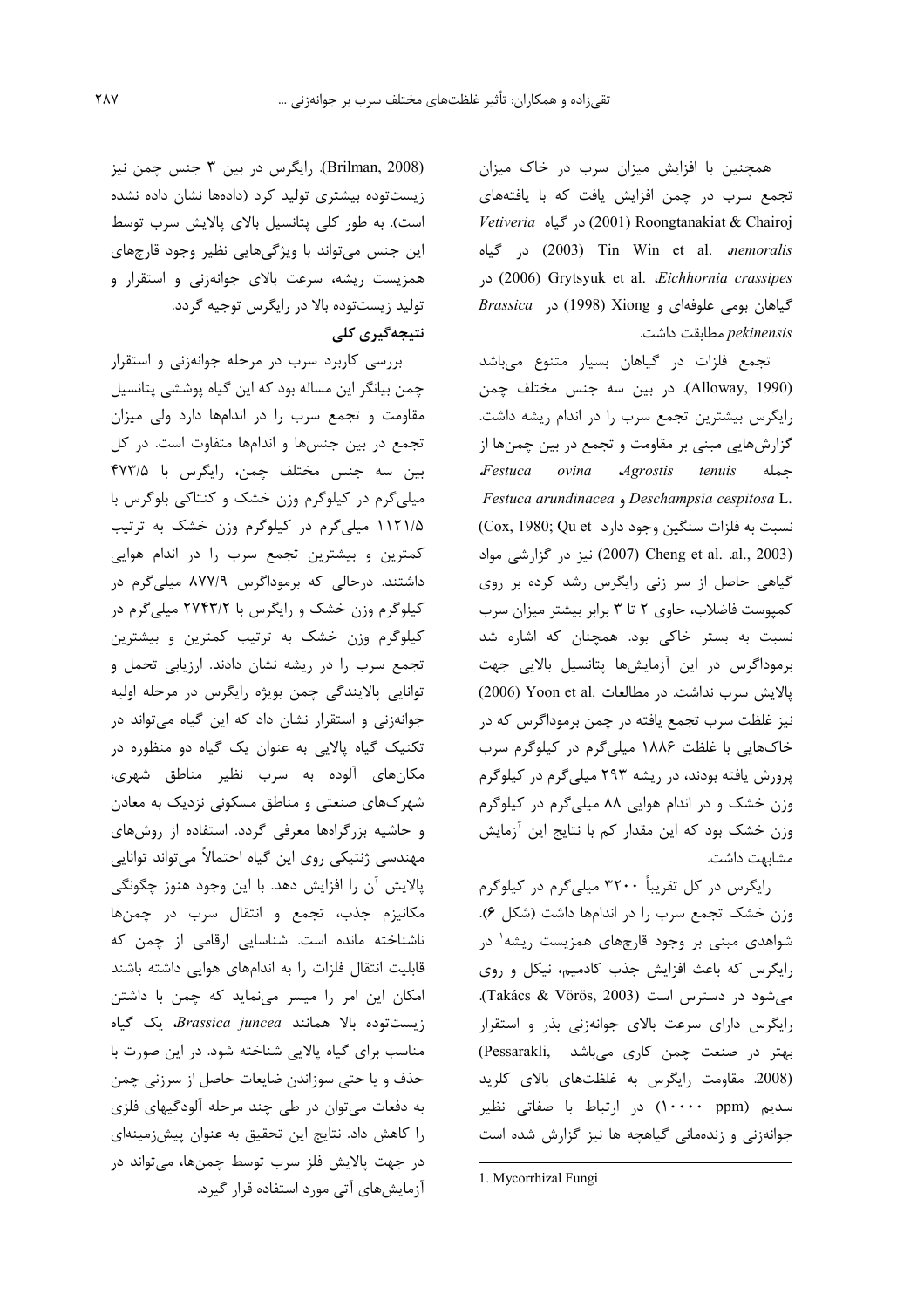#### **REFERENCES**

- 1. Alloway, B. J. (1990). *Heavy metals in soils*. John Wiley and Sons, Inc. New York, ISBN 0470215984.
- 2. Baker, A. J. M. & Brooks, R. R. (1989). Terrestrial higher plants which hyperaccumulate metallic elements- a review of their distribution, ecology and phytochemistry. *Biorecovery*, 1, 81-126.
- 3. Bashmakov, D. I., Lukatkin, A. S., Revin, V. V., Duchovskis, P., Brazaitytë, A. & Baranauskis, K. (2005). Growth of maiz seedlings affected by different concentrations of heavy metals. *Ekologija*, 3, 22- 27.
- 4. Begonia, G. B., Davis, C. D., Begonia, M. F. T. & Gray, C. N. (1998). Growth responses of Indian mustard (*Brassica juncea*) and its phytoextraction of lead from a contaminated soil. *Bulletin of Environmental Contamination and Toxicology*, 60, 38-43.
- 5. Bojarczuk, K. (2004). Effect of toxic metals on the development of poplar (*Populus tremula* L.×*P. alba* L.) cultured *in vitro*. *Polish Journal of Environmental Studies*, 13, 115-120.
- 6. Brilman, L. (2008). Salt tolerance of perennial ryegrass varieties. Seed research of Oregon. www.sroseed.com.
- 7. Cheng, H., Xu, W., Zhao, J. L. Q., He, Y. & Chen, G. (2007). Application of composted sewage sludge (CSS) as a soil amendment for turfgrass growth. *Ecological Engineering*, 29, 96-104.
- 8. Cox, R. M. (1980). Multiple metal tolerances in the grass *Deschampsia cespitosa* L. Beauv. from the sudbury smelting area. *New Phytolgist*, 84, 631-647.
- 9. Grytsyuk, N., Arapis, G., Perepelyatnikova, L., Ivanova, T. & Vynogradśka, V. (2006). Heavy metals effects on forage crops yield and estimation of elements accumulation in plants as affected by soil. *Science of the Total Environment*, 354, 224-231.
- 10. Huang, J. W., Chen, J., Berti, W. R. & Cunningham, S. D. (1997). Phytoremediation of leadcontaminated soils: role of synthetic chelates in lead phytoextraction. *Environmental Science and Technology*, 31, 800-805.
- 11. Jones, L. H. P., Jarvis, S. C. & Cowling, D. W. (1973). Lead uptake from soils by perennial ryegrass and its relation to the supply of an essential element (sulfur). *Plant & Soil*, 38, 605-619.
- 12. Knasmuller, S., Gottmann, E., Steinkellner, H., Fomin, A., Pickl, C., Paschke, A., God, R. & Kundi, M. (1998). Detection of genotoxic effects of heavy metal contaminated soils with plant bioassays. *Mutation Research*, 420, 37-48.
- 13. Knecht De, J. A., Dillen Van, M., Koevoets, P. L. M., Schat, H., Verkleij, J. A. C. & Ernst, W. H. O. (1994). Phytochelatins in cadmium-sensetive and cadmium-tolerant *Silene vulgaris*. *Plant Physiologiae*, 104, 255-261.
- 14. Kramer, U. & Chardonnens, A. N. (2001). The use of transgenic plants in the bioremediation of soils contaminated with trace elements. *Applied Microbiology and Biotechnology*, 55, 661-672.
- 15. Lasat, M. M., Fuhrnmann, M., Ebbs, S. D., Cornish, J. E. & Kochian, L. V. (1998). Phytoremediation of a radiocesium contaminated soil: evaluation of cesium-137. *Journal of Environmental Quality*, 27, 165- 169.
- 16. Li, W., Khan, M. A., Yamaguchi, S. & Kamiya, Y. (2005). Effects of heavy metals on seed germination and early seedling growth of *Arabidopsis thaliana*. *Plant Growth Regulation*, 46, 45-50.
- 17. McGrath, S. P. & Zhao, F. J. (2003). Phytoextraction of metals and metalloids from contaminated soils. *Current Opinion in Biotechnology*, 14, 277-282.
- 18. Munzuroghlu, O. & Geckil, H. (2002). Effects of metals on seed germination, root elongation, and cloeptile and hypocotyl growth in *Triticum aestivum* and *Cucumis sativus*. *Archives of Environmental Contamination and Toxicology*, 43, 203-213.
- 19. Peralta, J. R., Gardea-Torresdey, J. L., Tiemann, K. J., Gomez, E., Arteaga, S., Rascon, E. & Parsons, J. G. (2000). Study of the effects of heavy metals on seed germination and plant growth on alfafa plant (*Medicago sativa*) growth in solid media. In: Proceedings of *the Conference on Hazardous Waste Research*. CO Pp. 135-140
- 20. Pessarakli, M. (2008). *Turfgrass management and physiology*. CRC press.
- 21. Prasad, M. N. V. (2004). Heavy metal stress in plants. Springer Verlag Berlin Heidelberg.
- 22. Qu, R. L., Li, D., Du, R. & Qu, R. (2003). Lead uptake by roots of four turfgrass species in hydroponic cultures. *HortScience*, 38, 623-6290.
- 23. Reeves, R. D. & Baker, A. J. M. (2000). Metal-accumulating plants. In: I. Raskin and B.D. Ensley (Eds.). *Phytoremediation of toxic metals*. (Pp. 193–229). John Wiley and Sons, New York, NY, USA. 304 pp.
- 24. Roongtanakiat, N. & Chairoj, P. (2001). Uptake Potential of some heavy metals by vetivergrass. *Journal of Natural Science*, 35, 46-50.
- 25. Singh, O. V., Labana, S., Pandey, G., Budhiraja, R. R. & Jain, R. K. (2003). Phytoremediation: an